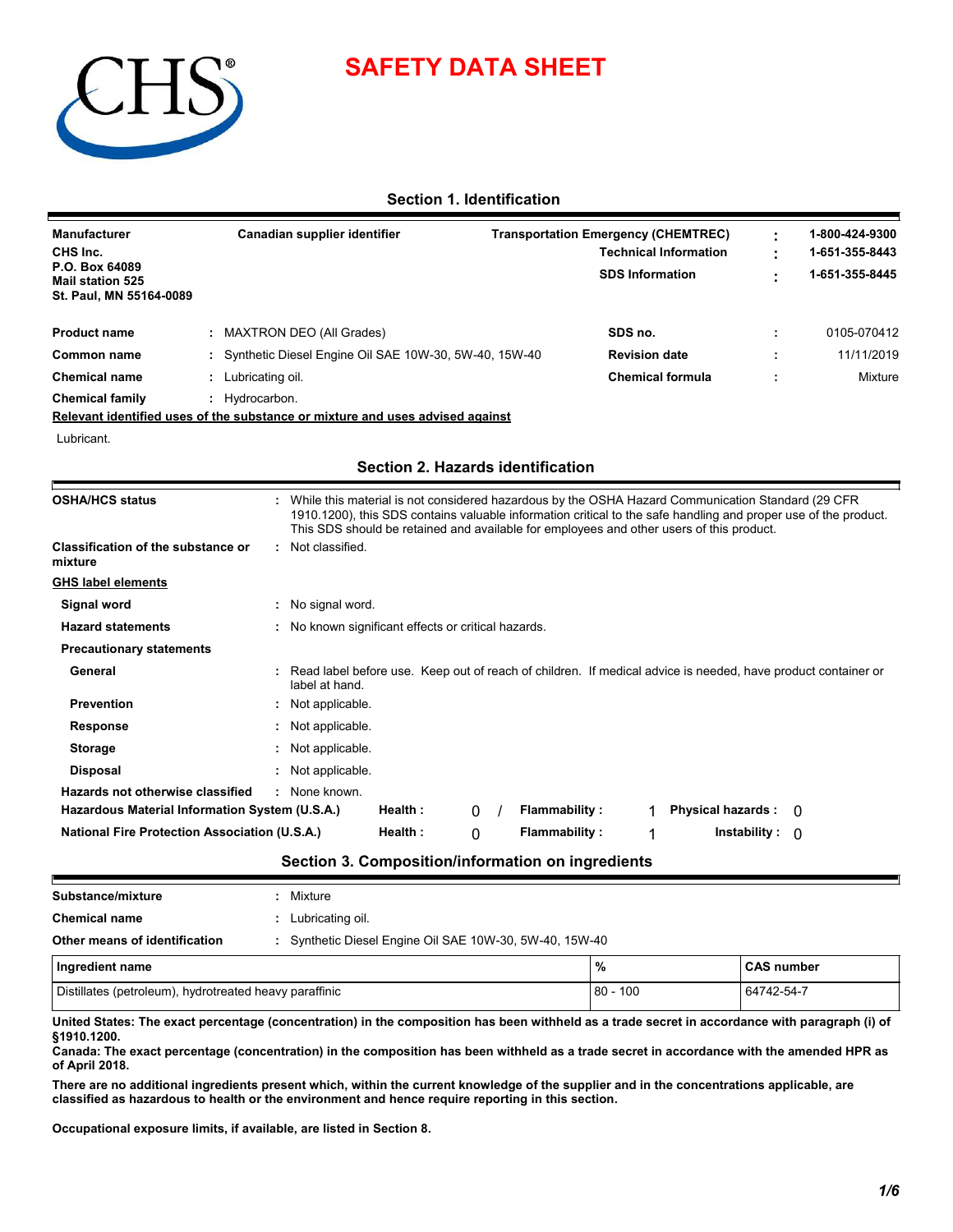# **Section 4. First aid measures**

| Description of necessary first aid measures           |                                                                                                                                                                                                                                                                                                            |
|-------------------------------------------------------|------------------------------------------------------------------------------------------------------------------------------------------------------------------------------------------------------------------------------------------------------------------------------------------------------------|
| Eye contact                                           | If material comes in contact with the eyes, immediately wash the eyes with large amounts of water for 15                                                                                                                                                                                                   |
| Inhalation                                            | minutes, occasionally lifting the lower and upper lids. Get medical attention.<br>: If person breathes in large amounts of material, move the exposed person to fresh air at once. If breathing has                                                                                                        |
|                                                       | stopped, perform artificial respiration. Keep the person warm and at rest. Get medical attention as soon as                                                                                                                                                                                                |
|                                                       | possible.                                                                                                                                                                                                                                                                                                  |
| <b>Skin contact</b>                                   | : If the material comes in contact with the skin, wash the contaminated skin with soap and water promptly. If the<br>material penetrates through clothing, remove the clothing and wash the skin with soap and water promptly. If<br>irritation persists after washing, get medical attention immediately. |
| Ingestion                                             | : If material has been swallowed, do not induce vomiting. Get medical attention immediately.                                                                                                                                                                                                               |
| Most important symptoms/effects, acute and delayed    |                                                                                                                                                                                                                                                                                                            |
| <b>Potential acute health effects</b>                 |                                                                                                                                                                                                                                                                                                            |
| Eye contact                                           | No known significant effects or critical hazards.                                                                                                                                                                                                                                                          |
| Inhalation                                            | No known significant effects or critical hazards.                                                                                                                                                                                                                                                          |
| Skin contact                                          | : No known significant effects or critical hazards.                                                                                                                                                                                                                                                        |
| Ingestion                                             | : No known significant effects or critical hazards.                                                                                                                                                                                                                                                        |
| Over-exposure signs/symptoms                          |                                                                                                                                                                                                                                                                                                            |
| Eye contact                                           | : No known significant effects or critical hazards.                                                                                                                                                                                                                                                        |
| <b>Inhalation</b>                                     | : No known significant effects or critical hazards.                                                                                                                                                                                                                                                        |
| <b>Skin contact</b>                                   | No known significant effects or critical hazards.                                                                                                                                                                                                                                                          |
| Ingestion                                             | : No known significant effects or critical hazards.                                                                                                                                                                                                                                                        |
|                                                       | Indication of immediate medical attention and special treatment needed, if necessary                                                                                                                                                                                                                       |
| Notes to physician                                    | : Treat symptomatically. Contact poison treatment specialist immediately if large quantities have been ingested                                                                                                                                                                                            |
|                                                       | or inhaled.<br>: No specific treatment.                                                                                                                                                                                                                                                                    |
| <b>Specific treatments</b>                            |                                                                                                                                                                                                                                                                                                            |
| <b>Protection of first-aiders</b>                     | : No action shall be taken involving any personal risk or without suitable training.                                                                                                                                                                                                                       |
|                                                       | <b>Section 5. Fire-fighting measures</b>                                                                                                                                                                                                                                                                   |
|                                                       |                                                                                                                                                                                                                                                                                                            |
| <b>Extinguishing media</b>                            |                                                                                                                                                                                                                                                                                                            |
| Suitable extinguishing media                          | Use water spray to cool fire exposed surfaces and to protect personnel. Foam, dry chemical or<br>water spray (fog) to extinguish fire.                                                                                                                                                                     |
| Unsuitable extinguishing media                        | None known.                                                                                                                                                                                                                                                                                                |
| Specific hazards arising from the chemical            | Toxic fumes gases or vapors may evolve on burning.                                                                                                                                                                                                                                                         |
| Hazardous thermal decomposition products              | : No specific data.                                                                                                                                                                                                                                                                                        |
| Special protective actions for fire-fighters          | When fighting fires wear full turnout gear and self contained breathing apparatus. Water may<br>cause splattering. Material floats on water.                                                                                                                                                               |
| Special protective equipment for fire-fighters        | : Not applicable.                                                                                                                                                                                                                                                                                          |
|                                                       | Section 6. Accidental release measures                                                                                                                                                                                                                                                                     |
|                                                       | Personal precautions, protective equipment and emergency procedures                                                                                                                                                                                                                                        |
| For non-emergency personnel                           | : Keep unnecessary and unprotected personnel from entering. Avoid breathing vapor or mist. Provide adequate                                                                                                                                                                                                |
|                                                       | ventilation. Wear appropriate respirator when ventilation is inadequate. Put on appropriate personal protective                                                                                                                                                                                            |
|                                                       | equipment.                                                                                                                                                                                                                                                                                                 |
| Methods and materials for containment and cleaning up |                                                                                                                                                                                                                                                                                                            |
| Spill                                                 | : Contain with dikes or absorbent to prevent migration to sewers/streams. Take up small spill with dry chemical<br>absorbent; large spills may require pump or vacuum prior to absorbent. May require excavation of severely<br>contaminated soil.                                                         |
|                                                       | Section 7. Handling and storage                                                                                                                                                                                                                                                                            |
| <b>Precautions for safe handling</b>                  |                                                                                                                                                                                                                                                                                                            |
| <b>Protective measures</b>                            | : Put on appropriate personal protective equipment (see Section 8). Do not get in eyes or on skin or clothing.                                                                                                                                                                                             |
|                                                       | Do not breathe vapor or mist. Do not ingest. Use only with adequate ventilation. Wear appropriate respirator<br>when ventilation is inadequate.                                                                                                                                                            |
| Advice on general occupational<br>hygiene             | Eating, drinking and smoking should be prohibited in areas where this material is handled, stored and<br>÷.<br>processed. Workers should wash hands and face before eating, drinking and smoking.                                                                                                          |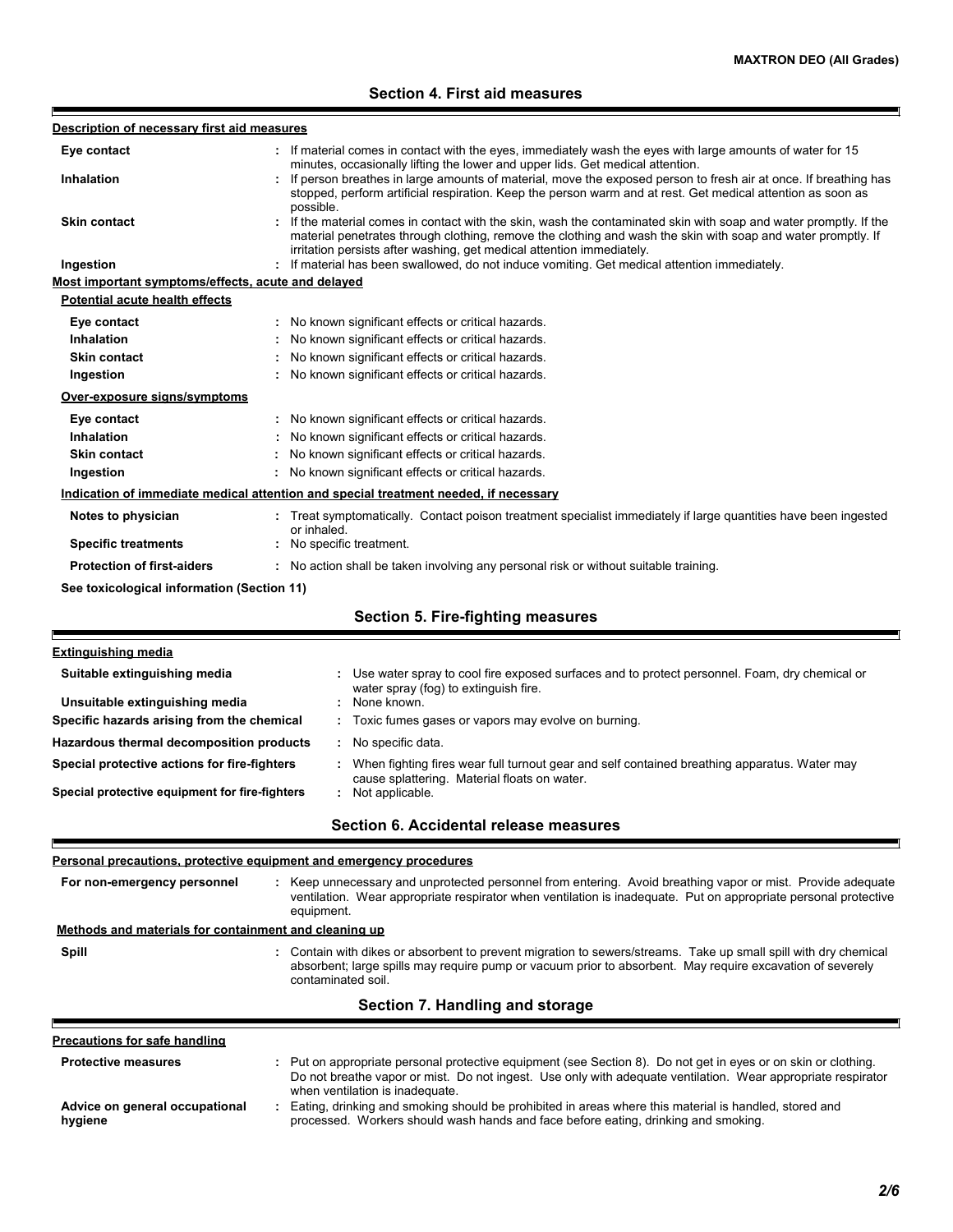#### **MAXTRON DEO (All Grades)**

**Conditions for safe storage, including any incompatibilities**

Do not store above the following temperature: 113°C (235.4°F). Odorous and toxic fumes may form from the decomposition of this product if stored at excessive temperatures for extended periods of time. Store in accordance with local regulations. Store in a dry, cool and well-ventilated area, away from incompatible materials (see Section 10). Use appropriate containment to avoid environmental contamination. **:**

### **Section 8. Exposure controls/personal protection**

### **Control parameters**

### **United States**

E

### **Occupational exposure limits**

| Ingredient name                                        | <b>Exposure limits</b>                                                                                                                                                                                                                                                                                                 |
|--------------------------------------------------------|------------------------------------------------------------------------------------------------------------------------------------------------------------------------------------------------------------------------------------------------------------------------------------------------------------------------|
| Distillates (petroleum), hydrotreated heavy paraffinic | OSHA PEL (United States, 5/2018).<br>TWA: $5 \text{ mg/m}^3$ 8 hours.<br>ACGIH TLV (United States, 3/2018).<br>TWA: 5 mg/m <sup>3</sup> 8 hours. Form: Inhalable fraction<br>NIOSH REL (United States, 10/2016).<br>TWA: 5 mg/m <sup>3</sup> 10 hours. Form: Mist<br>STEL: 10 mg/m <sup>3</sup> 15 minutes. Form: Mist |

### **Canada**

#### **Occupational exposure limits**

| Ingredient name                                        |  |                                                                              | <b>Exposure limits</b>                                                                                                                                                                                                                                                                                    |  |  |
|--------------------------------------------------------|--|------------------------------------------------------------------------------|-----------------------------------------------------------------------------------------------------------------------------------------------------------------------------------------------------------------------------------------------------------------------------------------------------------|--|--|
| Distillates (petroleum), hydrotreated heavy paraffinic |  |                                                                              | CA Alberta Provincial (Canada, 6/2018).<br>8 hrs OEL: 5 mg/m <sup>3</sup> 8 hours. Form: Mist<br>15 min OEL: 10 mg/m <sup>3</sup> 15 minutes. Form: Mist<br>CA Quebec Provincial (Canada, 1/2014).<br>TWAEV: 5 mg/m <sup>3</sup> 8 hours. Form: Mist<br>STEV: 10 mg/m <sup>3</sup> 15 minutes. Form: Mist |  |  |
| Appropriate engineering controls                       |  | : Use only with adequate ventilation.                                        |                                                                                                                                                                                                                                                                                                           |  |  |
| <b>Environmental exposure controls</b>                 |  | requirements of environmental protection legislation.                        | Emissions from ventilation or work process equipment should be checked to ensure they comply with the                                                                                                                                                                                                     |  |  |
| <b>Individual protection measures</b>                  |  |                                                                              |                                                                                                                                                                                                                                                                                                           |  |  |
| <b>Hygiene measures</b>                                |  | to the workstation location.                                                 | : Wash hands, forearms and face thoroughly after handling chemical products, before eating, smoking and using<br>the lavatory and at the end of the working period. Ensure that eyewash stations and safety showers are close                                                                             |  |  |
| <b>Eye/face protection</b>                             |  | : Recommended: Splash goggles and a face shield, where splash hazard exists. |                                                                                                                                                                                                                                                                                                           |  |  |
| <b>Skin protection</b>                                 |  |                                                                              |                                                                                                                                                                                                                                                                                                           |  |  |
| <b>Hand protection</b>                                 |  | : 4 - 8 hours (breakthrough time): Nitrile gloves.                           |                                                                                                                                                                                                                                                                                                           |  |  |
| <b>Body protection</b>                                 |  | Recommended: Long sleeved coveralls.                                         |                                                                                                                                                                                                                                                                                                           |  |  |
| Other skin protection                                  |  | : Recommended: Impervious boots.                                             |                                                                                                                                                                                                                                                                                                           |  |  |
| <b>Respiratory protection</b>                          |  | filter.                                                                      | If ventilation is inadequate, use a NIOSH-certified respirator with an organic vapor cartridge and P95 particulate                                                                                                                                                                                        |  |  |

# **Section 9. Physical and chemical properties**

| <u>Appearance</u>               |                                                    | <b>Relative density</b>             | $: 0.86$ to 0.89                                                     |
|---------------------------------|----------------------------------------------------|-------------------------------------|----------------------------------------------------------------------|
| <b>Physical state</b>           | $:$ Liquid.                                        | <b>Evaporation rate</b>             | $:$ <1 (Butyl acetate = 1)                                           |
| Color                           | : Amber.                                           | <b>Solubility</b>                   | : Insoluble in the following materials: cold water<br>and hot water. |
| Odor                            | $:$ Mild.                                          | Solubility in water                 | : Insoluble                                                          |
| Odor threshold                  | · Not available.                                   | Partition coefficient: n-           | : Not available.                                                     |
| рH                              | : Not available.                                   | octanol/water                       |                                                                      |
| <b>Melting point</b>            | : Not available.                                   | <b>Auto-ignition</b><br>temperature | : $>260^{\circ}$ C ( $>500^{\circ}$ F)                               |
| <b>Boiling point</b>            | : Not available.                                   | <b>Decomposition</b><br>temperature | : Not available.                                                     |
| Flash point                     | : Closed cup: $>205^{\circ}$ C ( $>401^{\circ}$ F) | <b>SADT</b>                         | : Not available.                                                     |
| Flammability                    | : Not available.                                   | <b>Viscosity</b>                    | : Not available.                                                     |
| Lower and upper                 | : Not available.                                   | Vapor pressure                      | : <0.13 kPa (<1 mm Hg) (68°F)                                        |
| explosive (flammable)<br>limits |                                                    | Vapor density                       | : Not available.                                                     |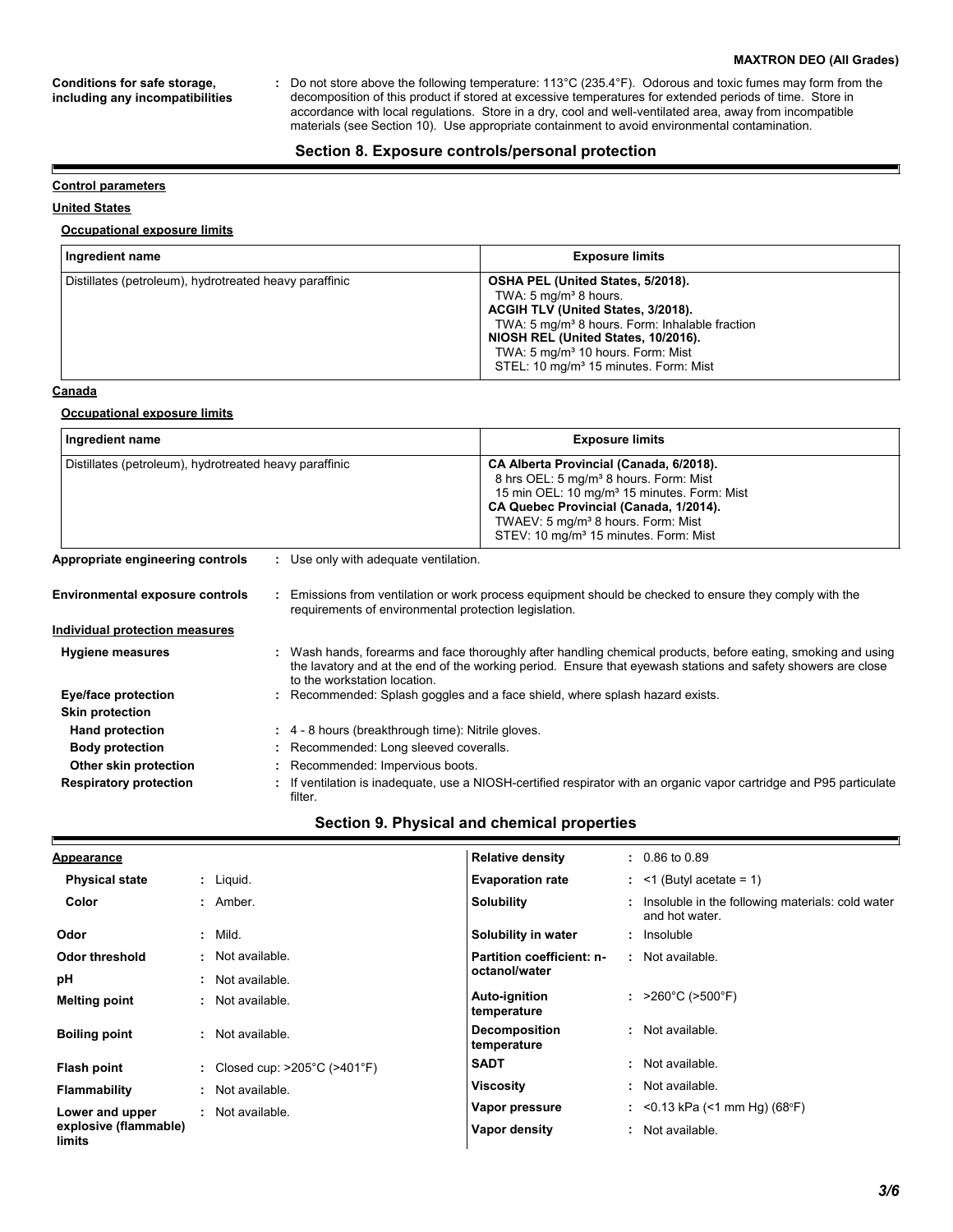# **Section 10. Stability and reactivity**

| Reactivity                         | No specific test data related to reactivity available for this product or its ingredients.           |
|------------------------------------|------------------------------------------------------------------------------------------------------|
| <b>Chemical stability</b>          | The product is stable.                                                                               |
| Possibility of hazardous reactions | Under normal conditions of storage and use, hazardous reactions will not occur.                      |
|                                    |                                                                                                      |
| <b>Conditions to avoid</b>         | No specific data.                                                                                    |
| Incompatible materials             | None known.                                                                                          |
| Hazardous decomposition products   | Under normal conditions of storage and use, hazardous decomposition products should not be produced. |

# **Section 11. Toxicological information**

# **Information on toxicological effects**

### **Acute toxicity**

Р

There is no data available.

# **Irritation/Corrosion**

| <b>Skin</b>                                        | ÷ | Not hazardous (per manufacturer). |
|----------------------------------------------------|---|-----------------------------------|
| Eyes                                               | ÷ | Not hazardous (per manufacturer). |
| Respiratory                                        | ÷ | Not hazardous (per manufacturer). |
| <b>Sensitization</b>                               |   |                                   |
| <b>Skin</b>                                        | ÷ | Not hazardous (per manufacturer). |
| <b>Respiratory</b>                                 | ÷ | Not hazardous (per manufacturer). |
| <b>Mutagenicity</b>                                |   |                                   |
| There is no data available.                        |   |                                   |
| <b>Carcinogenicity</b>                             |   |                                   |
| There is no data available.                        |   |                                   |
| <b>Reproductive toxicity</b>                       |   |                                   |
| There is no data available.                        |   |                                   |
| <b>Teratogenicity</b>                              |   |                                   |
| There is no data available.                        |   |                                   |
| Specific target organ toxicity (single exposure)   |   |                                   |
| There is no data available.                        |   |                                   |
| Specific target organ toxicity (repeated exposure) |   |                                   |
| There is no data available.                        |   |                                   |
| <b>Aspiration hazard</b>                           |   |                                   |

| <b>Name</b>                                            | Result                                |
|--------------------------------------------------------|---------------------------------------|
| Distillates (petroleum), hydrotreated heavy paraffinic | <b>ASPIRATION HAZARD - Category 1</b> |

**Information on the likely routes of exposure :** Dermal contact. Eye contact. Inhalation. Ingestion.

# **Section 12. Ecological information**

| <b>Toxicity</b>                        |                                                        |
|----------------------------------------|--------------------------------------------------------|
| There is no data available.            |                                                        |
| Persistence and degradability          |                                                        |
| There is no data available.            |                                                        |
| <b>Bioaccumulative potential</b>       |                                                        |
| There is no data available.            |                                                        |
| <b>Mobility in soil</b>                |                                                        |
| Soil/water partition coefficient (Koc) | There is no data available.<br>$\mathcal{L}$           |
| Other adverse effects                  | No known significant effects or critical hazards.<br>÷ |
|                                        |                                                        |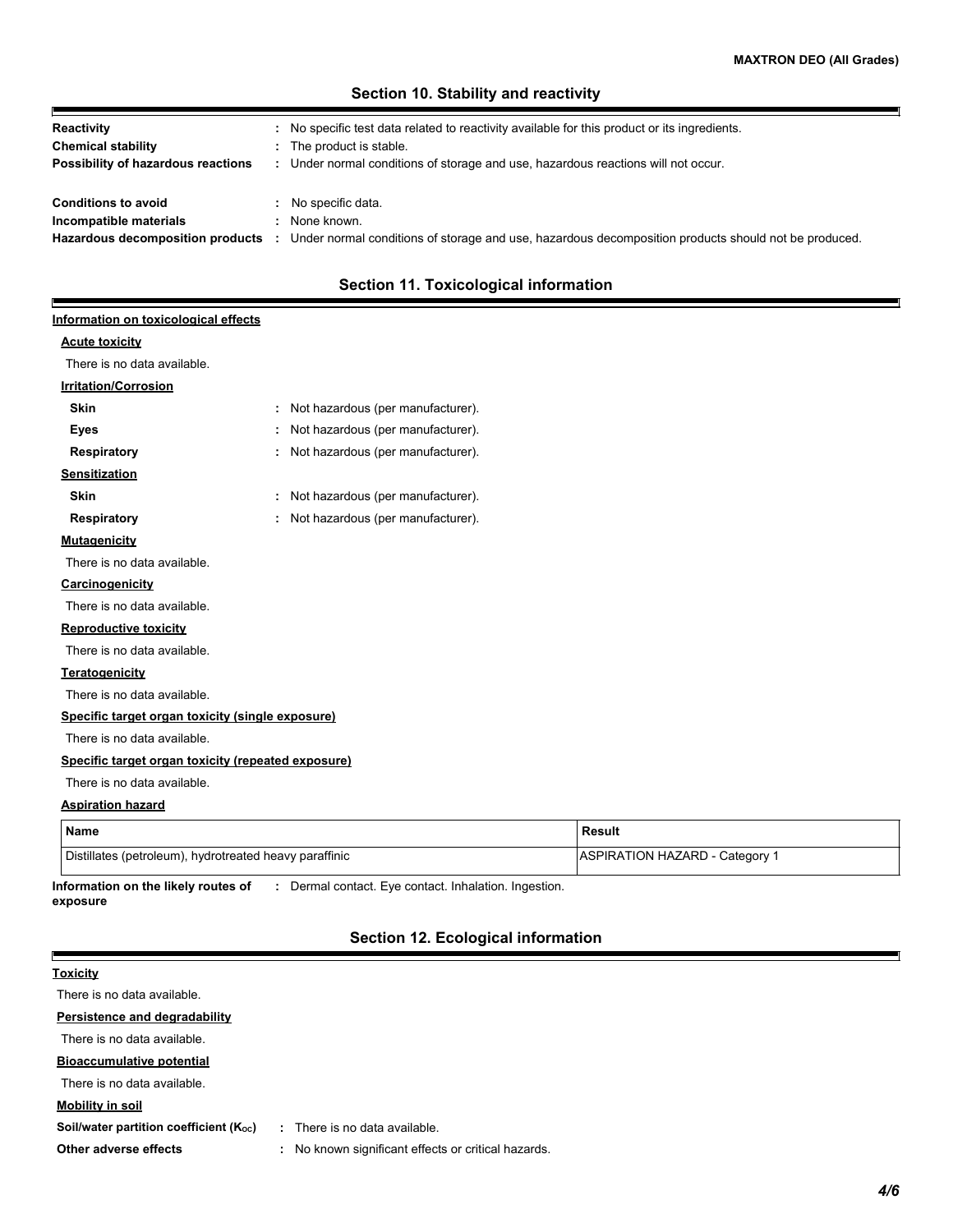| <b>Disposal methods</b>                                                                                                                                                                                                    | : Disposal of this product, solutions and any by-products should comply with the requirements of environmental                                                                                                                                                                                                                                                                                                                                                                             |                 |                                           |              |               |                                                                                                         |           |              |                              |
|----------------------------------------------------------------------------------------------------------------------------------------------------------------------------------------------------------------------------|--------------------------------------------------------------------------------------------------------------------------------------------------------------------------------------------------------------------------------------------------------------------------------------------------------------------------------------------------------------------------------------------------------------------------------------------------------------------------------------------|-----------------|-------------------------------------------|--------------|---------------|---------------------------------------------------------------------------------------------------------|-----------|--------------|------------------------------|
|                                                                                                                                                                                                                            | protection and waste disposal legislation and any regional local authority requirements.                                                                                                                                                                                                                                                                                                                                                                                                   |                 |                                           |              |               |                                                                                                         |           |              |                              |
|                                                                                                                                                                                                                            |                                                                                                                                                                                                                                                                                                                                                                                                                                                                                            |                 | <b>Section 14. Transport information</b>  |              |               |                                                                                                         |           |              |                              |
| DOT IDENTIFICATION NUMBER Not regulated.                                                                                                                                                                                   |                                                                                                                                                                                                                                                                                                                                                                                                                                                                                            |                 | DOT proper shipping name                  |              |               | Not applicable.                                                                                         |           |              |                              |
| <b>DOT Hazard Class(es)</b>                                                                                                                                                                                                | Not applicable.                                                                                                                                                                                                                                                                                                                                                                                                                                                                            | РG              | Not applicable.                           |              |               | <b>DOT-TDG EMER. RESPONSE</b><br><b>GUIDE NO.</b>                                                       |           |              | Not applicable               |
| TDG IDENTIFICATION NUMBER Not regulated.                                                                                                                                                                                   |                                                                                                                                                                                                                                                                                                                                                                                                                                                                                            |                 | TDG proper shipping name                  |              |               | Not applicable.                                                                                         |           |              |                              |
| <b>TDG Hazard Class(es)</b>                                                                                                                                                                                                | Not applicable.                                                                                                                                                                                                                                                                                                                                                                                                                                                                            | <b>PG</b>       | Not applicable.                           |              |               |                                                                                                         |           |              |                              |
|                                                                                                                                                                                                                            |                                                                                                                                                                                                                                                                                                                                                                                                                                                                                            |                 | <b>Section 15. Regulatory information</b> |              |               |                                                                                                         |           |              |                              |
| Clean Air Act Section 602 Class I Substances<br><b>Clean Air Act Section 602 Class II Substances</b><br>Clean Air Act Section 112(b) Hazardous Air Pollutants (HAPs)                                                       | TSCA 8(a) CDR Exempt/Partial exemption: Not determined<br>United States inventory (TSCA 8b): All components are listed or exempted.<br>Clean Water Act (CWA) 307: Phosphorodithioic acid, mixed O,O-bis(sec-Bu and isooctyl) esters, zinc salts;<br>Benzene; Toluene; Nickel dichloride; Antimony tris[O,O-dipropyl] tris(dithiophosphate)<br>Clean Water Act (CWA) 311: Fumaric acid; Ethylenediamine; Benzene; Toluene; Vinyl acetate; Cyclohexane;<br>Nickel dichloride<br>: Not listed | : Not listed    | : Listed                                  |              |               | <b>DEA List I Chemicals (Precursor Chemicals)</b><br><b>DEA List II Chemicals (Essential Chemicals)</b> |           |              | : Not listed<br>: Not listed |
| SARA 302/304                                                                                                                                                                                                               |                                                                                                                                                                                                                                                                                                                                                                                                                                                                                            |                 |                                           |              |               |                                                                                                         |           |              |                              |
| <b>Composition/information on ingredients</b>                                                                                                                                                                              |                                                                                                                                                                                                                                                                                                                                                                                                                                                                                            |                 |                                           |              |               |                                                                                                         |           |              |                              |
|                                                                                                                                                                                                                            |                                                                                                                                                                                                                                                                                                                                                                                                                                                                                            |                 |                                           |              |               | SARA 302 TPQ                                                                                            |           | SARA 304 RQ  |                              |
| <b>Name</b>                                                                                                                                                                                                                |                                                                                                                                                                                                                                                                                                                                                                                                                                                                                            | %               |                                           | <b>EHS</b>   | (lbs)         |                                                                                                         | (gallons) | (lbs)        | (gallons)                    |
| Ethylenediamine<br>Vinyl acetate                                                                                                                                                                                           |                                                                                                                                                                                                                                                                                                                                                                                                                                                                                            | < 0.1<br>≤0.001 |                                           | Yes.<br>Yes. | 10000<br>1000 | 1337.1<br>129                                                                                           |           | 5000<br>5000 | 668.5<br>644.8               |
| <b>SARA 304 RQ</b>                                                                                                                                                                                                         | : 71876257.8 lbs / 32631821.1 kg [9851903 gal / 37293509.8 L]                                                                                                                                                                                                                                                                                                                                                                                                                              |                 |                                           |              |               |                                                                                                         |           |              |                              |
| <b>SARA 311/312</b>                                                                                                                                                                                                        |                                                                                                                                                                                                                                                                                                                                                                                                                                                                                            |                 |                                           |              |               |                                                                                                         |           |              |                              |
| <b>Hazard classifications</b>                                                                                                                                                                                              | : Not applicable.                                                                                                                                                                                                                                                                                                                                                                                                                                                                          |                 |                                           |              |               |                                                                                                         |           |              |                              |
| <b>Composition/information on ingredients</b>                                                                                                                                                                              |                                                                                                                                                                                                                                                                                                                                                                                                                                                                                            |                 |                                           |              |               |                                                                                                         |           |              |                              |
| Name                                                                                                                                                                                                                       |                                                                                                                                                                                                                                                                                                                                                                                                                                                                                            |                 | <b>Classification</b>                     |              |               |                                                                                                         |           |              |                              |
| Distillates (petroleum), hydrotreated heavy paraffinic                                                                                                                                                                     |                                                                                                                                                                                                                                                                                                                                                                                                                                                                                            |                 |                                           |              |               | <b>ASPIRATION HAZARD - Category 1</b>                                                                   |           |              |                              |
| <b>SARA 313</b><br><b>Product name</b>                                                                                                                                                                                     |                                                                                                                                                                                                                                                                                                                                                                                                                                                                                            |                 | <b>CAS number</b>                         |              | $\%$          |                                                                                                         |           |              |                              |
| Not applicable.                                                                                                                                                                                                            |                                                                                                                                                                                                                                                                                                                                                                                                                                                                                            |                 |                                           |              |               |                                                                                                         |           |              |                              |
| SARA 313 notifications must not be detached from the SDS and any copying and redistribution of the SDS shall include copying and redistribution of<br>the notice attached to copies of the SDS subsequently redistributed. |                                                                                                                                                                                                                                                                                                                                                                                                                                                                                            |                 |                                           |              |               |                                                                                                         |           |              |                              |
| <b>State regulations</b>                                                                                                                                                                                                   |                                                                                                                                                                                                                                                                                                                                                                                                                                                                                            |                 |                                           |              |               |                                                                                                         |           |              |                              |
| <b>Massachusetts</b>                                                                                                                                                                                                       | : The following components are listed: Distillates (petroleum), hydrotreated heavy paraffinic                                                                                                                                                                                                                                                                                                                                                                                              |                 |                                           |              |               |                                                                                                         |           |              |                              |
| <b>New York</b>                                                                                                                                                                                                            | None of the components are listed.                                                                                                                                                                                                                                                                                                                                                                                                                                                         |                 |                                           |              |               |                                                                                                         |           |              |                              |
| <b>New Jersey</b>                                                                                                                                                                                                          | : None of the components are listed.                                                                                                                                                                                                                                                                                                                                                                                                                                                       |                 |                                           |              |               |                                                                                                         |           |              |                              |

**WARNING**: This product can expose you to chemicals including Benzene and Lead and Lead Compounds, which are known to the State of California to cause cancer and birth defects or other reproductive harm. This product can expose you to chemicals including Nickel compounds, which is known to the State of California to cause cancer, and Toluene, which is known to the State of California to cause birth defects or other reproductive harm. For more information go to www.P65Warnings.ca.gov.